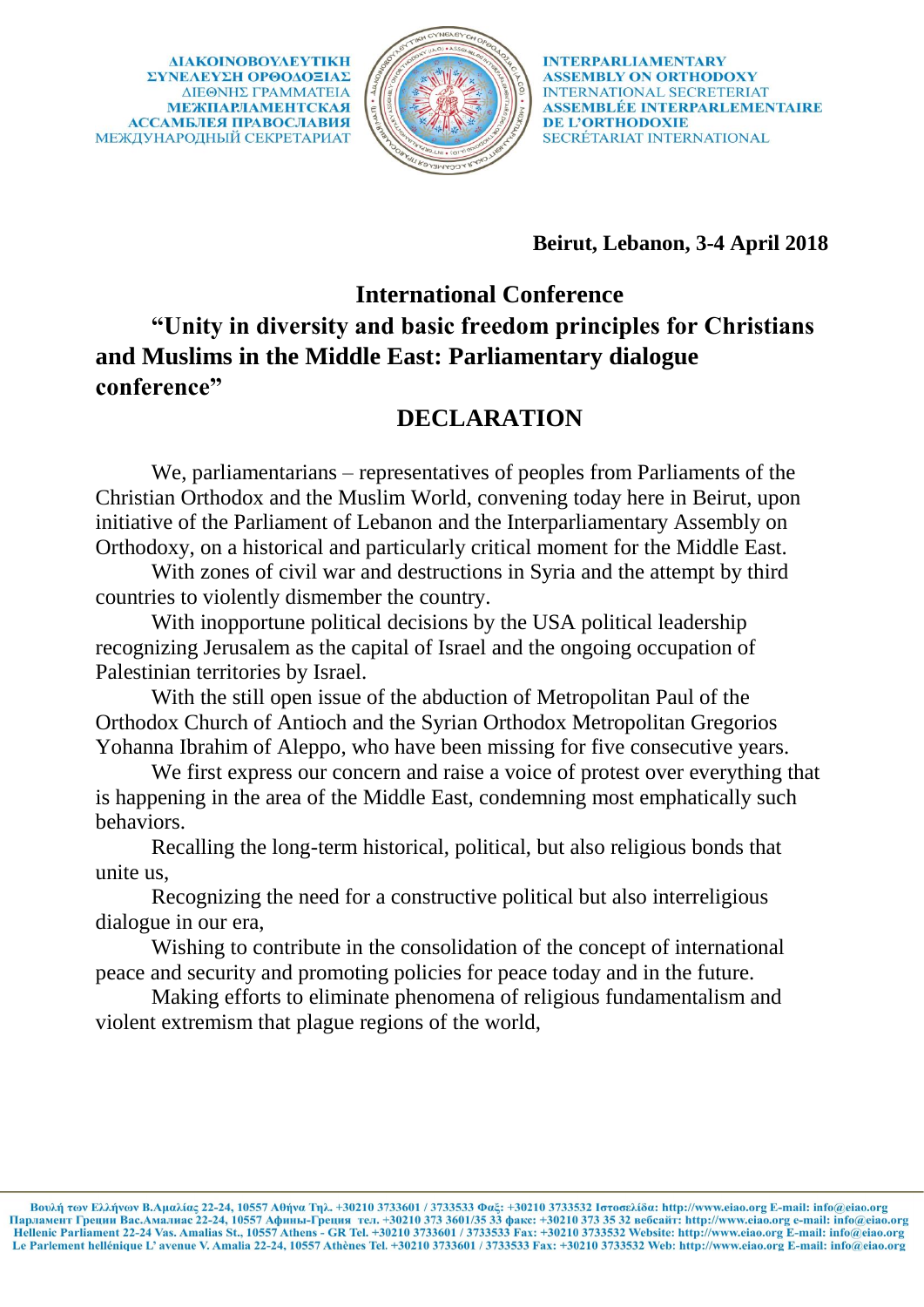ΔΙΑΚΟΙΝΟΒΟΥΛΕΥΤΙΚΗ ΣΥΝΕΛΕΥΣΗ ΟΡΘΟΛΟΞΙΑΣ ΔΙΕΘΝΗΣ ΓΡΑΜΜΑΤΕΙΑ **МЕЖПАРЛАМЕНТСКАЯ АССАМБЛЕЯ ПРАВОСЛАВИЯ** МЕЖДУНАРОДНЫЙ СЕКРЕТАРИАТ



**INTERPARLIAMENTARY ASSEMBLY ON ORTHODOXY INTERNATIONAL SECRETERIAT** ASSEMBLÉE INTERPARLEMENTAIRE **DE L'ORTHODOXIE** SECRÉTARIAT INTERNATIONAL

We declare that:

Parliamentarism, as a representative institution of citizens and a place of formulation and expression of their demands, is a critical factor of intermediation between peoples and their leaderships, both political and religious. Therefore, with respect for interreligious and interethnic dialogue, tolerance for diversity, and safeguarding of fundamental human rights, parliaments are required to construct an enduring relation of trust with civil societies.

Relations of democratic countries' parliaments with the representatives of culture and religious leaderships must be based on transparency and accountability. At the same time, we express our deep concern over the current inexistence of such inter-faith dialogue in the Middle East, we express our hope that such dialogue restarts and we make efforts for establishment of dialogue Fora between parliamentary institutions and religious communities on local and international level.

Elimination of all sorts of discrimination is pursued through parliamentarism, and parliaments will be taking the necessary legislative measures to this effect, in view of combating racism, intolerance and hate speech. Implementation of education and social programs for youth, focusing on the critical knowledge of religious traditions and democratic principles of social cohesion, can have a decisive role to this effect.

Our Parliaments will pursue to strengthen the legal and regulatory framework aiming to:

(a) ensure the necessary compatibility of national legislation with the most important universal texts on protection of human rights (b) promote the identity of national, cultural, language, religious or ethnic groups and their right to live in community with others (c) interreligious and interethnic dialogue on the national and global level.

Our Parliaments will promote measures leading to the creation of more representative and more effective parliamentary bodies. Measures to enhance this perspective are, among others:

(a) Establishment of minimum representation quota for minority populations of religious or other nature, in committees with parliamentary and law-making tasks, where feasible

(b) Assessment of the impact of legislation and financial aid to ethnic and religious minorities suggested by the Governments